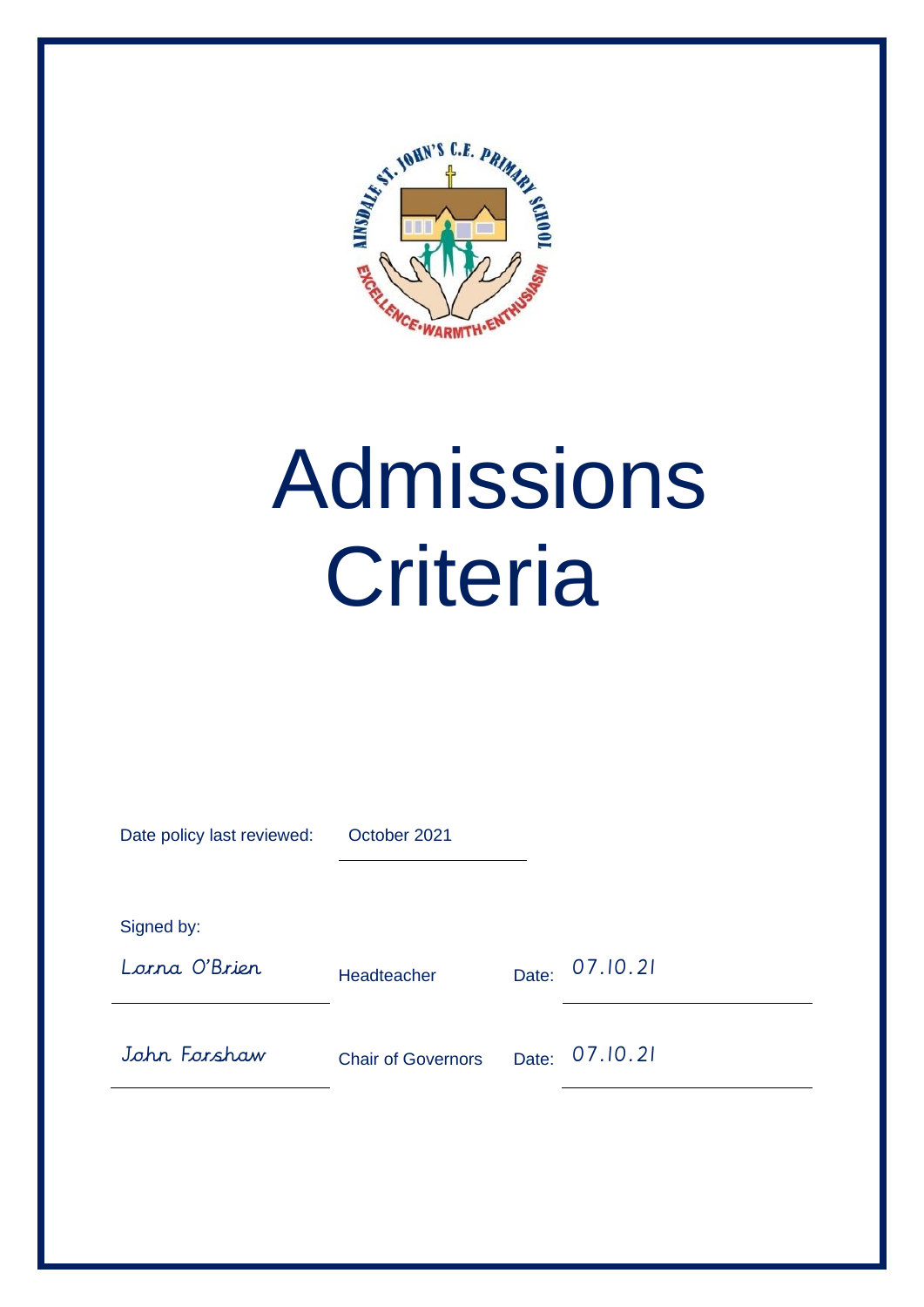# **We welcome all children from the community as well**

# **as those from Christian and other faith backgrounds**

Parents or guardians considering applying for a place at Ainsdale St John's C of E Primary School are warmly invited to visit the school by appointment to meet the headteacher, staff and children.

Our school continues to be popular. Our standard admission number which is set by the government as a legal limit, is 30 in our Reception, Year 1 and Year 2 classes.

As a voluntary aided primary school decisions about admissions remain the responsibility of the governing body. After the admission of pupils with an Education, Health and Care Plan which names the school, and where the number of applications received exceeds 30 the governors will apply the following **oversubscription criteria.**

# **Criteria 1**

Looked After, and previously Looked After Children who immediately after being Looked After become subject to adoption, a Child Arrangements Order or special guardianship.

# **Criteria 2**

Children who appear to the school's Admissions Committee to have been in state care outside of England and ceased to be in state care as a result of being adopted.

# **Criteria 3**

Children who have a brother or a sister currently attending the school and who will still be there at the start of the academic year in which the child takes up his/her place.

# **Criteria 4**

Those children whose parents worship regularly in St John's Church, Ainsdale.

# **Criteria 5**

Those children whose parents worship regularly at another Christian church.

# **Criteria 6**

Other children